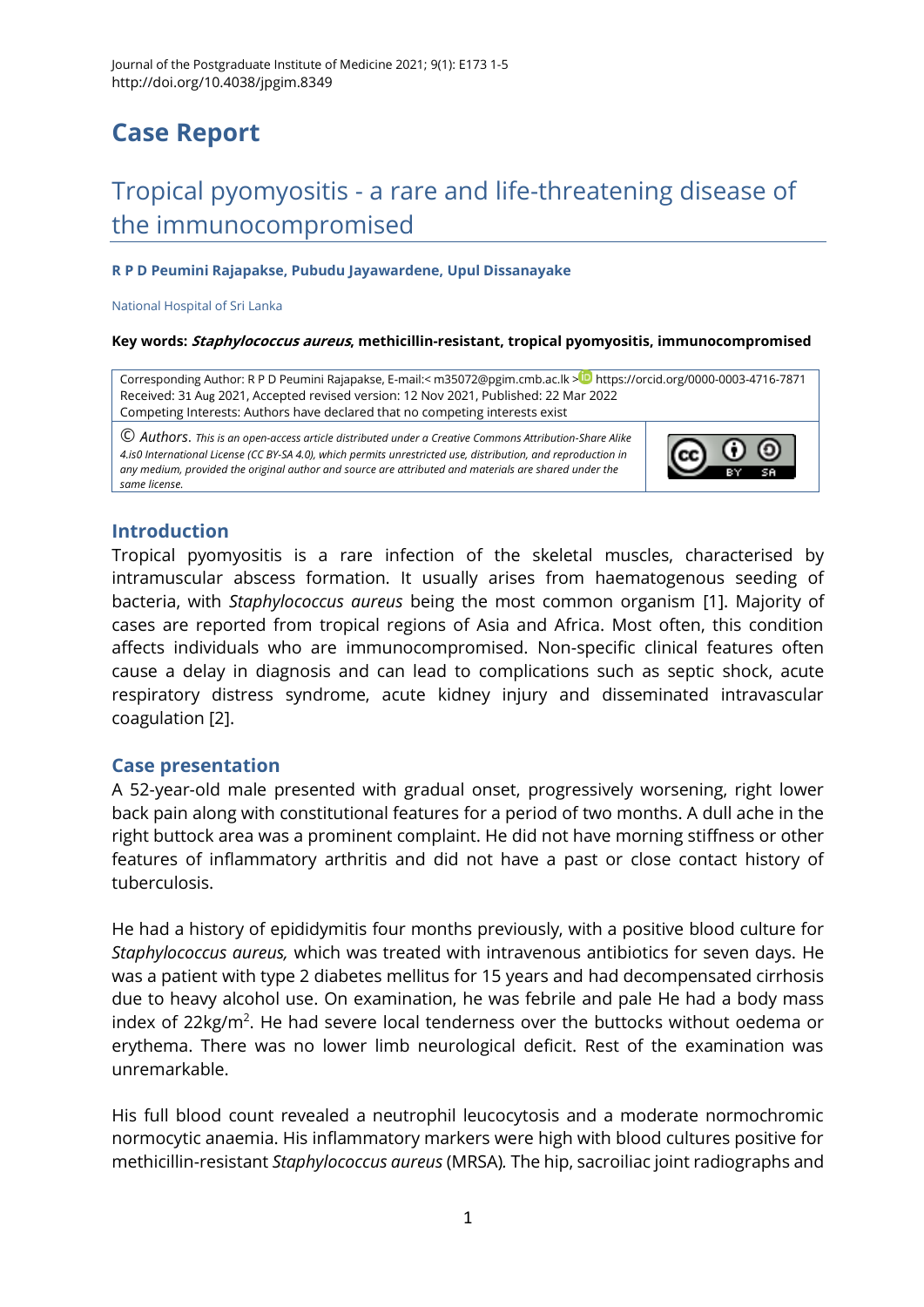ultrasound study of the gluteal region were unremarkable (Table 1).

#### **Table1: Investigations**

| -----------<br><b>Investigations</b><br>(Normal Range)                | On admission                                                                                                                                                                                                                                | 1 week after<br>antibiotics | <b>After drainage</b><br>of gluteal<br>abscess | On discharge   |
|-----------------------------------------------------------------------|---------------------------------------------------------------------------------------------------------------------------------------------------------------------------------------------------------------------------------------------|-----------------------------|------------------------------------------------|----------------|
| <b>FBC</b>                                                            |                                                                                                                                                                                                                                             |                             |                                                |                |
| WBC (4-11 × 103/µL)                                                   | 17.15                                                                                                                                                                                                                                       | 12.5                        | 8.1                                            | 5.7            |
| N(40-60% %)                                                           | 80.5                                                                                                                                                                                                                                        | 68.25                       | 65                                             | 62.3           |
| $L(20-40%)$                                                           | 17.5                                                                                                                                                                                                                                        | 29.5                        | 32                                             | 33.6           |
| $E(1-4%)$                                                             | $\mathbf 0$                                                                                                                                                                                                                                 | 0.25                        | 0.4                                            | 0.2            |
| Hb(13.5-17.5g/dl)                                                     | 10                                                                                                                                                                                                                                          | 9.7                         | 9.8                                            | 10             |
| Plt (150-450 × 10 <sup>9</sup> /µL)                                   | 160                                                                                                                                                                                                                                         | 155                         | 158                                            | 157            |
| CRP (<5 mg /L)                                                        | 120                                                                                                                                                                                                                                         | 85                          | 60                                             | 6.5            |
| <b>ESR</b>                                                            | 110                                                                                                                                                                                                                                         |                             |                                                | 25             |
| (<20mm/1 <sup>st</sup> hour)                                          |                                                                                                                                                                                                                                             |                             |                                                |                |
| AST (5-40 U/L)                                                        | 35                                                                                                                                                                                                                                          |                             |                                                | 32             |
| ALT (7-56 U/L)                                                        | 25                                                                                                                                                                                                                                          |                             |                                                | 25             |
| ALP (40-129 U/L)                                                      | 230                                                                                                                                                                                                                                         |                             |                                                | 160            |
| Gamma GT(8-61 U/L)                                                    | 85                                                                                                                                                                                                                                          |                             |                                                | 75             |
| T. bil (0.3-1.2 mg/dL)                                                | 2.1                                                                                                                                                                                                                                         |                             |                                                | $\overline{2}$ |
| D. bil (0.1- 0.3 mg/dL)                                               | 1                                                                                                                                                                                                                                           |                             |                                                | 0.8            |
| Total protein (6-8.3 g/dL)                                            | 8.2                                                                                                                                                                                                                                         | $\overline{\phantom{a}}$    | $\overline{\phantom{a}}$                       | 7.8            |
| Globulin (2-3.5 g/dL)                                                 | 5.2                                                                                                                                                                                                                                         | $\overline{\phantom{a}}$    | $\overline{a}$                                 | 3.8            |
| Albumin (3.4-5.4 g/dL)                                                | 3                                                                                                                                                                                                                                           | $\overline{a}$              | $\overline{a}$                                 | $\overline{4}$ |
| S. cr (0.74-1.35 mg/dL)                                               | 1.8                                                                                                                                                                                                                                         |                             |                                                | 0.8            |
| <b>SE</b>                                                             |                                                                                                                                                                                                                                             |                             |                                                |                |
| Na (135-145 mmol/L)                                                   | 133                                                                                                                                                                                                                                         |                             |                                                | 135            |
| K (3.5-5 mmol/L)                                                      | 4.3                                                                                                                                                                                                                                         |                             |                                                | 4.5            |
| Corrected Ca (2.2-2.6 mmol/L)                                         | 2.3                                                                                                                                                                                                                                         |                             |                                                |                |
| Blood culture                                                         | MRSA +                                                                                                                                                                                                                                      |                             |                                                | No growth      |
| Pus culture                                                           | Methicilin- resistant Staphylococcus aureus isolated.<br>Fungal growth not detected. Xpert MTB/RIF- negative.                                                                                                                               |                             |                                                |                |
| Blood picture                                                         | Normochromic normocytic anaemia with moderate rouleaux formation                                                                                                                                                                            |                             |                                                |                |
| SPEP                                                                  | Albumin band diminished. Polyclonal increase in gamma globulins                                                                                                                                                                             |                             |                                                |                |
| Mantoux                                                               | < 5mm                                                                                                                                                                                                                                       |                             |                                                |                |
| Chest X ray, X ray lumbosacral<br>spine, hip, sacroiliac joint, skull | Reported normal. No lytic lesions seen                                                                                                                                                                                                      |                             |                                                |                |
| Meliodosis Ab                                                         | Not detected                                                                                                                                                                                                                                |                             |                                                |                |
| HIV 1 and 2 Ab                                                        | Not detected                                                                                                                                                                                                                                |                             |                                                |                |
| CECT chest abdomen and pelvis<br>and upper thigh                      | Intramuscular collection in the right adductor magnus muscle (10x 1.3x 5cm).<br>No other abscesses or evidence of an occult malignancy. Evidence of liver<br>cirrhosis with no focal lesions. Splenomegaly of 14cm with hilar varices seen. |                             |                                                |                |

FBC, full blood count; WBC, white blood cells; N, neutrophils; L, lymphocytes; E, eosinophils; Hb, haemoglobin; Plt, patelets; CRP, c-reactive protein; ESR, erythrocyte sedimentation rate; ALT, alanine transaminase; AST, aspartate transaminase; ALP, alkaline phosphatase; Gamma GT,gamma glutamyl transferase; T. bil- total bilirubin, D. bil, direct bilirubin; S. cr, serum creatinine; SE, serum electrolytes; NA, sodium; K, potassium; Ca, calcium; SPEP, serum protein electrophoresis; Ab, antibodies; HIV, human immunodeficiency virus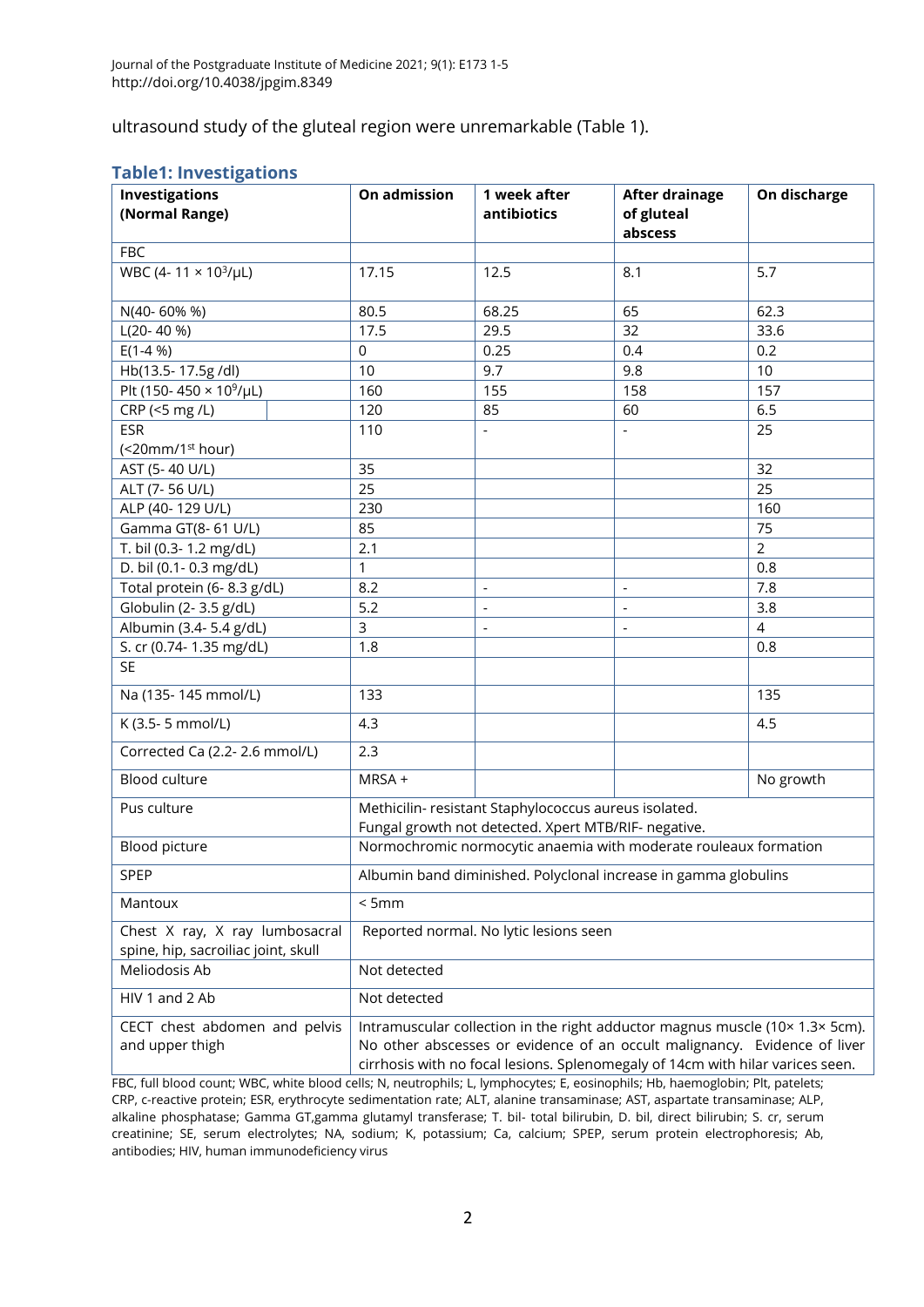The patient was started on IV teicoplanin based on the culture sensitivity pattern. He had a satisfactory response initially with resolution of fever. However, his pain over the buttock worsened and C-reactive protein level (CRP) was persistently elevated.

Ultrasonography revealed a hypoechoic intramuscular collection in the gluteus maximus muscle (7cm  $\times$  6cm  $\times$ 1.9cm). A diagnostic and therapeutic aspiration was done which revealed growth of MRSA. Patient improved symptomatically after aspiration. Pus for Xpert MTB/RIF for tuberculosis was negative. Melioidosis serology was also non-reactive.

A contrast enhanced computer tomography (CECT) of chest abdomen and pelvis done 2 weeks later revealed an intramuscular collection in the right adductor magnus muscle (10× 1.3× 5cm) (Figure 1).



After a surgical consultation and multi-disciplinary input, it was decided for the patient to receive intravenous antibiotics for a total of six weeks. Patient clinically improved with resolution of pain and a weight gain of two kilograms. Repeat blood cultures at the end of treatment were negative. Repeat US study showed no residual collections.

## **Discussion**

Pyomyositis is a suppurative infection of the skeletal muscles. Immunodeficiency states such as human immunodeficiency virus (HIV) infection, diabetes mellitus, malignancy, chronic renal and liver diseases are recognised predisposing conditions [3].

The main causative pathogen is *Staphylococcus aureus* which is responsible for 90% of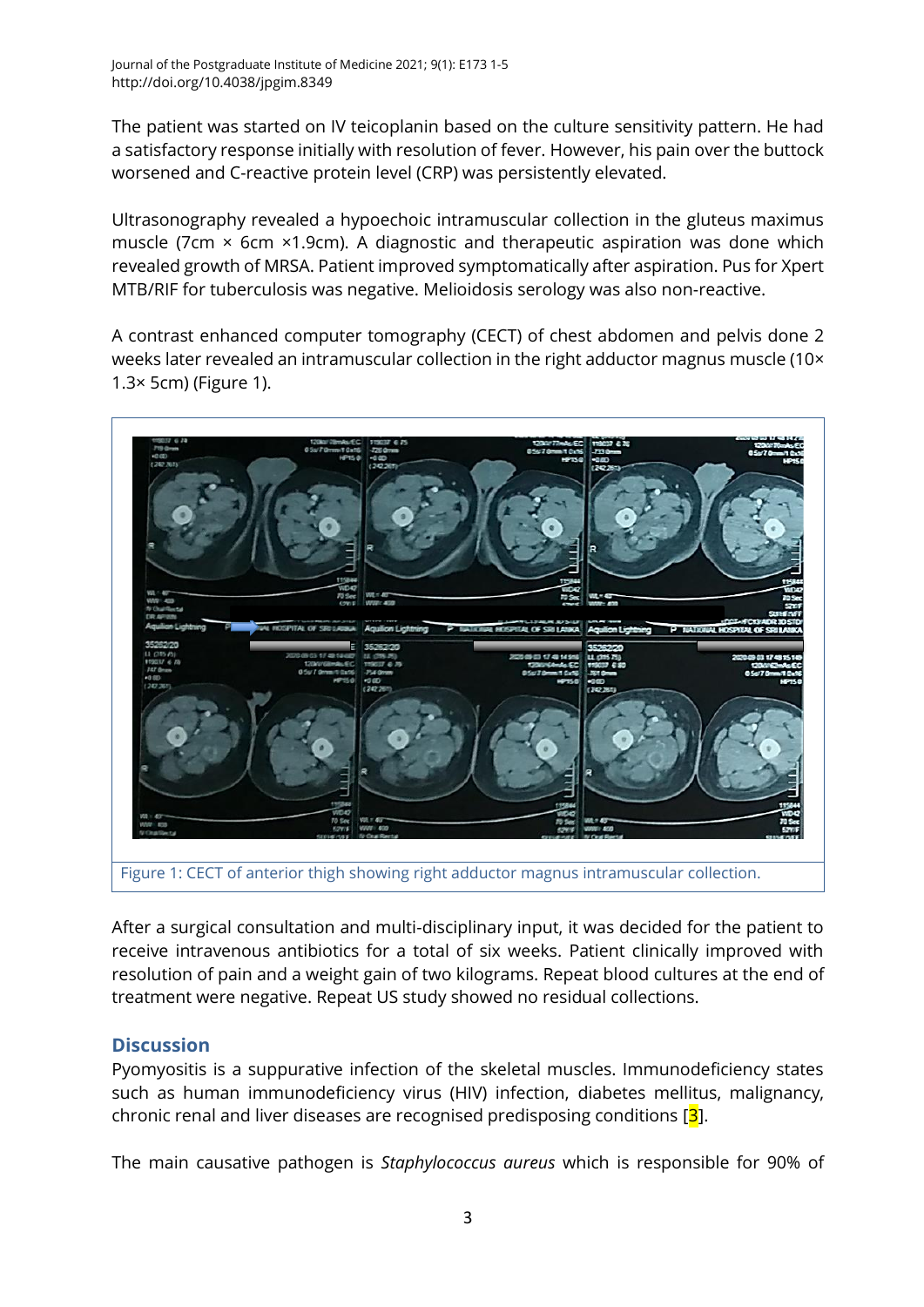infections in tropical regions [\[1\]](#page-3-0). As in this patient, MRSA has been increasingly recognised as an important cause, especially with a history of past hospital admissions [\[4\]](#page-3-2). Less common causes of infection are Gram negative enteric bacilli, pneumococci and streptococci [\[3\]](#page-3-3). Muscles of thigh, calf and gluteal region are frequently affected as was seen in this patient [\[5\]](#page-4-0).

Pyomyositis has three stages [\[6\]](#page-4-1). Stage one is characterised by low grade fever and cramping local muscle pains. Fever, muscle tenderness and oedema are seen in stage 2 which is the suppurative stage. Stage 3 is the severe stage characterised by systemic toxicity caused by staphylococcal bacteraemia. Septic shock, septic emboli, pneumonia and brain abscess are recognized mostly with MRSA infection [\[7\]](#page-4-2). Delay in recognition is an important risk factor for development of severe disease, especially in immunosuppressed patients. Mortality as high as 10% has been reported [\[7\]](#page-4-2).

Treatment comprises of drainage and IV antibiotics [\[6\]](#page-4-1). In the setting of deep infection or muscle necrosis surgical intervention may be required. In immunocompromised individuals, the empirical treatment should include agents against Gram negative and anaerobic organisms.

This patient was treated with IV teicoplanin which is a good alternative for vancomycin with a similar efficacy, less toxicity and once daily dosing.

## **Conclusions**

Morbidity and mortality due to pyomyositis is preventable if recognized early. A high index of clinical suspicion is needed. Repeated assessment and imaging may be required for the diagnosis. Lack of awareness of this disease entity may contribute to delays in diagnosis which can lead to fatal outcomes.

### **Acknowledgements**

We are thankful to the house officers, nursing staff and minor staff of ward 42 of National Hospital of Sri Lanka for the important role played in management of this patient.

## **References**

- <span id="page-3-0"></span>1. Chauhan S. Tropical pyomyositis (myositis tropicans): current perspective. Postgraduate Medical Journal. 2004;80(943):267-270. <https://doi.org/10.1136/pgmj.2003.009274>
- <span id="page-3-1"></span>2. Crum N. Bacterial pyomyositis in the United States. The American Journal of Medicine. 2004;117(6):420-428.
- <span id="page-3-3"></span>3. Lin M, Rezai K, Schwartz D. Septic Pulmonary Emboli and Bacteremia Associated with Deep Tissue Infections Caused by Community-Acquired Methicillin-Resistant Staphylococcus aureus. Journal of Clinical Microbiology. 2008;46(4):1553-1555. <https://doi.org/10.1128/JCM.02379-07>
- <span id="page-3-2"></span>4. Ruiz M, Yohannes S, Wladyka C. Pyomyositis Caused by Methicillin-Resistant Staphylococcus aureus. New England Journal of Medicine. 2005;352(14):1488-1489. <https://doi.org/10.1056/NEJM200504073521417>